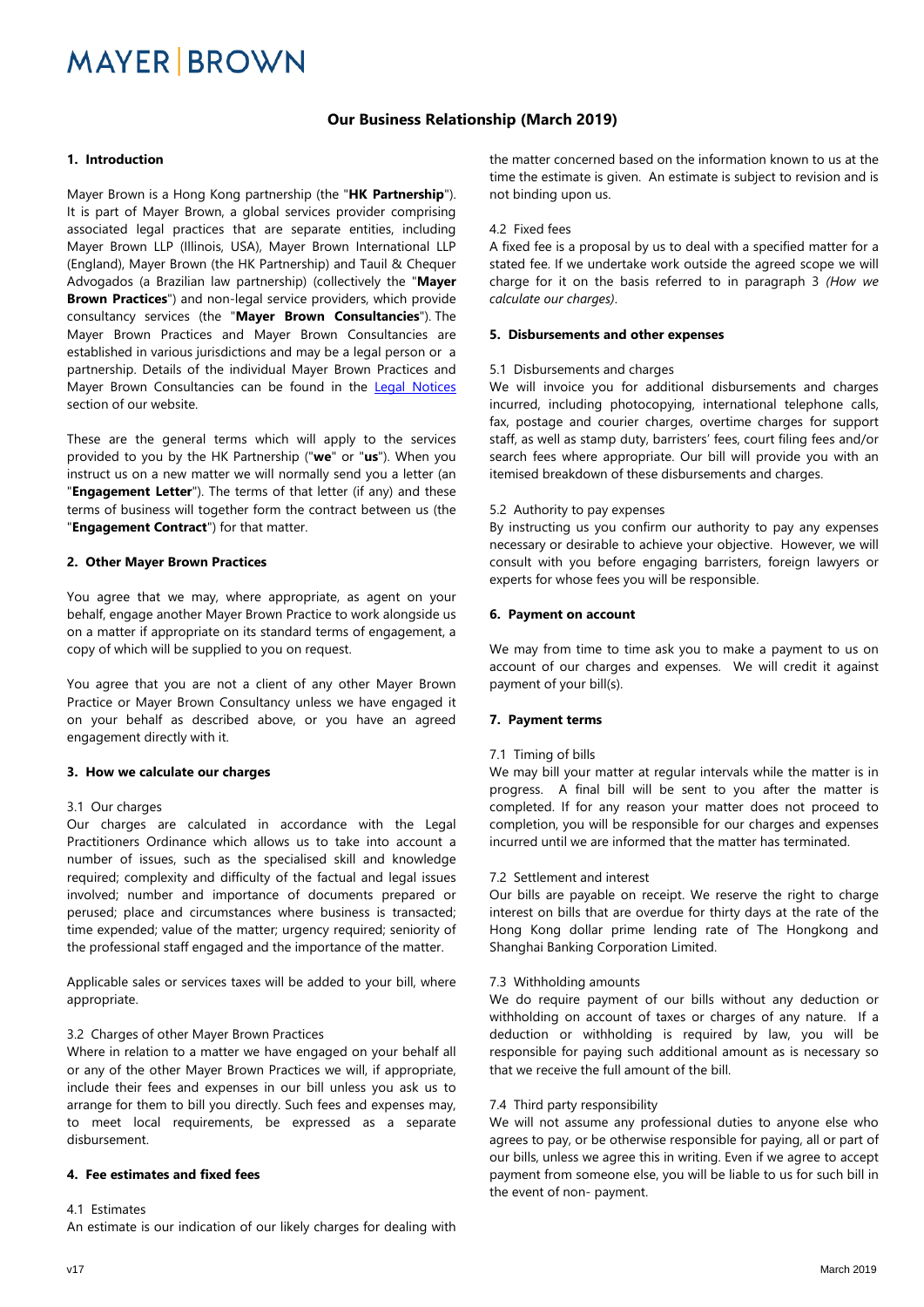#### **8. File and information management**

#### 8.1 Format and retention of files

We keep our files partly in paper form and partly in electronic form.

We will retain files relating to your matters for a reasonable period after the matter is closed and may at the end of that time dispose of them without notice to you. We will not destroy original signed documents you ask us to deposit in safe custody.

## 8.2 Costs of retrieval of files and documents from storage

If, after a matter is closed, you ask us to retrieve any material belonging to you from the file we will do so without passing on the direct cost of retrieval. However, we may charge you for time spent in complying with your request and answering any enquiries from you. We may also charge for delivery to you of any materials.

## 8.3 Copyright

Unless we expressly agree otherwise, the copyright in the original materials which we generate for you belong to us. However, the fees you pay for our work permit you to make use of that material for the purpose for which it is created.

## 8.4 Our knowledge management system

Unless you expressly ask us not to do so, we may from time to time place material relating to matters on which you instruct us on our knowledge management database, which is accessible only to personnel of the Mayer Brown Practices.

# **9. Electronic communications**

## 9.1 Use of email

Where we communicate with you by electronic means, we accept no liability for non-receipt, or late receipt, by you of such communications or for any corruption in the information communicated to you or its disclosure to other parties.

## 9.2 Virus checks

Although we regularly carry out virus checks, we advise you to carry out your own virus checks on all your systems, data and communications (whether in the form of computer disc, email, internet or otherwise). We accept no liability for any viruses that may enter your system or data by these or any other means.

## 9.3 Hardcopy format is definitive

For your convenience, documents may be made available to you in electronic as well as hardcopy format. In the case of discrepancy, the signed hardcopy should be regarded as definitive.

## **10. Money laundering legislation**

## 10.1 Notification to an Authorised Officer and consent

Under money laundering regulations, we are required to put in place procedures to prevent money laundering. If we know or suspect (or have reasonable grounds for suspecting) that a matter or transaction involves money laundering we may, in accordance with our statutory obligations and those procedures, make a notification of our knowledge or suspicions to an Authorised Officer.

You should be aware that, depending on the circumstances, we may be precluded from seeking your consent or informing you that we have made a notification.

You agree that we may make any notifications which we consider

appropriate to comply with money laundering legislation and our anti-money laundering procedures. Provided that we act in good faith, we shall be entitled to do so whether or not we are under a legal duty to make the notifications in question.

## 10.2 Verification requirements

The money laundering regulations and our internal procedures require us to verify the identity of clients, and to conduct other background checks. We are required to retain records of the identification obtained. We may also be required to make detailed enquiries as to the source of funds being used in relation to transactions on which we advise and the beneficial owner(s) of them. We refer to these requirements as the ("**Verification Requirements**").

Where possible, we try to meet the Verification Requirements using information from public sources. However, we may need to ask you for (and retain) documents and other information for this purpose. You agree that we may provide copies of this information to any barrister or other adviser you instruct or whom we instruct on your behalf for their use in meeting the Verification Requirements, or to our bank in connection with its CDD requirements for the operation of our client trust accounts.

We may delay commencing our work, decline to act or (if appropriate) cease to act if the Verification Requirements are not met to our satisfaction and within a reasonable period of time.

We may charge you in the normal way for work which we have to do and for expenses incurred for the purpose of meeting the Verification Requirements.

# 10.3 Use of client account

Our client account facilities are provided, at our discretion, in order to receive, hold and transfer funds in connection with a matter on which we are acting for you. Any receipts into our client account which are not expected or which do not correspond to the particulars we have been provided may be retained pending further investigation or returned to the sender. We may charge you in the normal way for work which we have to do and expenses incurred in relation to such investigations and/or returning of funds to the senders. Therefore we require advance notice of all receipts and the reasons for them.

## **11. Confidentiality, disclosure and conflicts of interest**

## 11.1 Confidentiality

We owe a common law duty of care with respect to confidential information given to us during the course of our engagement and we will not disclose such information except in the circumstances set out in this paragraph 11. We owe the same duty of confidentiality to others who are, or have been our clients. Accordingly you agree that if at any time we possess information in respect of which we owe a duty of confidentiality to a former or another current client, we may act for you, subject to our rules of professional conduct even though the information may be material to a matter on which we have received instructions from you. You agree that we will not be required to disclose such information or use it on your behalf.

## 11.2 Disclosure to certain third parties

Our duty to keep information relating to you or matters on which we are acting, or have acted, for you confidential is subject to any disclosures we consider in good faith we are required to make to any police, governmental, regulatory or supervisory authority in connection with statutory or regulatory obligations (including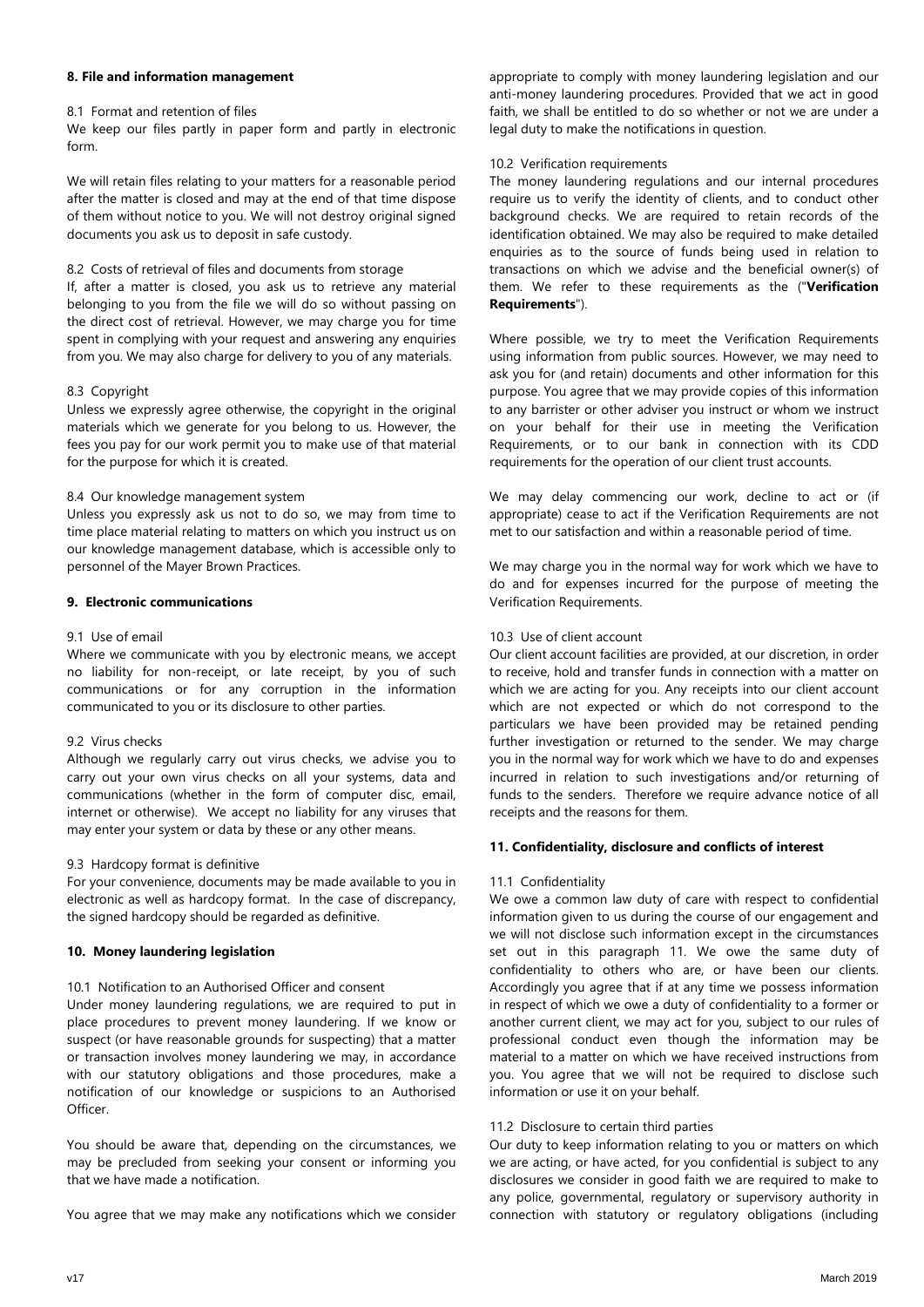those described in paragraph 10 (*Money laundering legislation*)) or in accordance with any internal procedures which we have put in place to meet those obligations.

You also agree that we may, when required by our insurers, auditors or other advisers, provide to them information relating to you or details of a matter or matters on which we are acting or have acted for you.

## 11.3 Disclosure to other Mayer Brown Practices

You agree that we may disclose confidential information relating to you, or matters on which we are acting for you, to other Mayer Brown Practices and Mayer Brown Consultancies which have agreed to be bound by the same duty of confidentiality that we have to you in relation to any such information.

## 11.4 Disclosure for promotional purposes

Unless you inform us otherwise, you agree that we may include, in a list of matters which we use for promotional and internal purposes, the fact that we represent you, the names of the parties, the dollar value of the matter (if relevant) and a general description in respect of all matters which have been publicly disclosed on which we represent you.

## 11.5 Inside Information

If you are a company which has, or which is the subsidiary of a company which has, securities which are listed on a recognised exchange, you will notify us if a matter on which we are advising you is or becomes inside information in relation to that company or its securities following which we will institute our internal procedures relating to the handling of that information.

## 11.6 Conflicts of interest

You agree that, without detracting from our duty of confidentiality to you and subject to our rules of professional conduct, we may now or in the future without your consent act for your competitors or other clients whose interests are or may be opposed to or in conflict with yours or those of members of your Group including in litigation or other forms of dispute resolution. However, where we are acting for you on a matter, we will not act for another client on the matter unless and to the extent that we are permitted to do so by such rules.

If you become aware of a possible conflict of interest between you and another client for whom we act in a particular matter, you should raise it immediately with us. If a conflict of this nature arises, you agree it will be up to us, taking account of legal constraints, applicable professional rules and your and the other client's interests and wishes to decide whether we should continue to act for both parties, for one only, or for neither.

## 11.7 Conflicts of interest and confidentiality

Subject to our rules of professional conduct you agree that where we have information in respect of which we owe you a duty of confidentiality and which is or may be material to a matter on which we have received instructions from another client we will not be prevented from acting for that other client, nor will we require your further consent to act for that other client, provided we put in place arrangements which are reasonably appropriate in the circumstances to ensure that the confidentiality of the information is maintained.

# 11.8 References to other Mayer Brown Practices

In this paragraph 11 (other than paragraph 11.3) references to "**we**" or "**us**" or "**our**" shall include the other Mayer Brown Practices unless you are or become a client of any of the other

Mayer Brown Practices such practice by directly engaging it, in which event the terms of that engagement shall apply to that relationship.

## **12. Joint representations**

## 12.1 Disclosure of confidential information

Where we act for you jointly with others in a matter, we may disclose to all the parties we represent any confidential information we obtain from you and the content of our communications with you. To that extent, the advice we give will cease to be privileged as between you and the other clients.

## 12.2 Liability for fees

Unless otherwise agreed in writing, you will remain jointly and severally liable for our fees even if you have made different arrangements with the other parties.

## 12.3 Conflicts of interest

If a conflict of interest arises during the course of a matter we are handling for you, we may need to cease to act for you unless the conflict can be otherwise resolved. In those circumstances, we may continue to act for some or all of the other clients.

## 12.4 Authority to instruct us

Where you and other client or clients jointly instruct us, we will assume that any of you has authority to give instructions on behalf of all of you unless any of you tell us otherwise in writing.

## **13. Exclusions and limitations on our liability**

## 13.1 Proportional liability

If you have agreed with any other adviser any limitation, we will not be liable for anything you could have claimed from that adviser but could not because of that limitation.

## 13.2 No claim against individual employees/partners

You agree not to bring any claims against any of our partners, directors, officers, consultants, employees or agents personally. This restriction will not operate to exclude our liability for the acts and omissions of our employees performed under our supervision or within the scope of the employee's contract of employment with us.

## 13.3 Limitation of liability for compliance with money laundering and other legislation

We do not accept any liability for any loss or damage you or anyone else suffers by any actions we take, or any delay or failure or refusal to act, if done or made in good faith to comply with any anti-money laundering or sanctions law or regulation of any jurisdiction. We may delay or refuse to make any payment or transfer of monies or refuse instructions relating to the same, or to your matter, if we determine appropriate so as to comply with any anti-money laundering or sanctions law or regulation or related investigation. We do not accept any liability for any loss or damage you or anyone else suffers by actions taken by any financial institution with which we deal. If we are precluded from excluding liability below an amount equal to the minimum level of insurance cover required from time to time under the Solicitors (Professional Indemnity) Rules, our liability (if any) will not exceed that amount.

## 13.4 Limitation on exclusions

None of the exclusions and limitations in this paragraph 13 will operate to exclude or limit any liability to the extent that we are precluded or restricted from excluding or limiting such liability by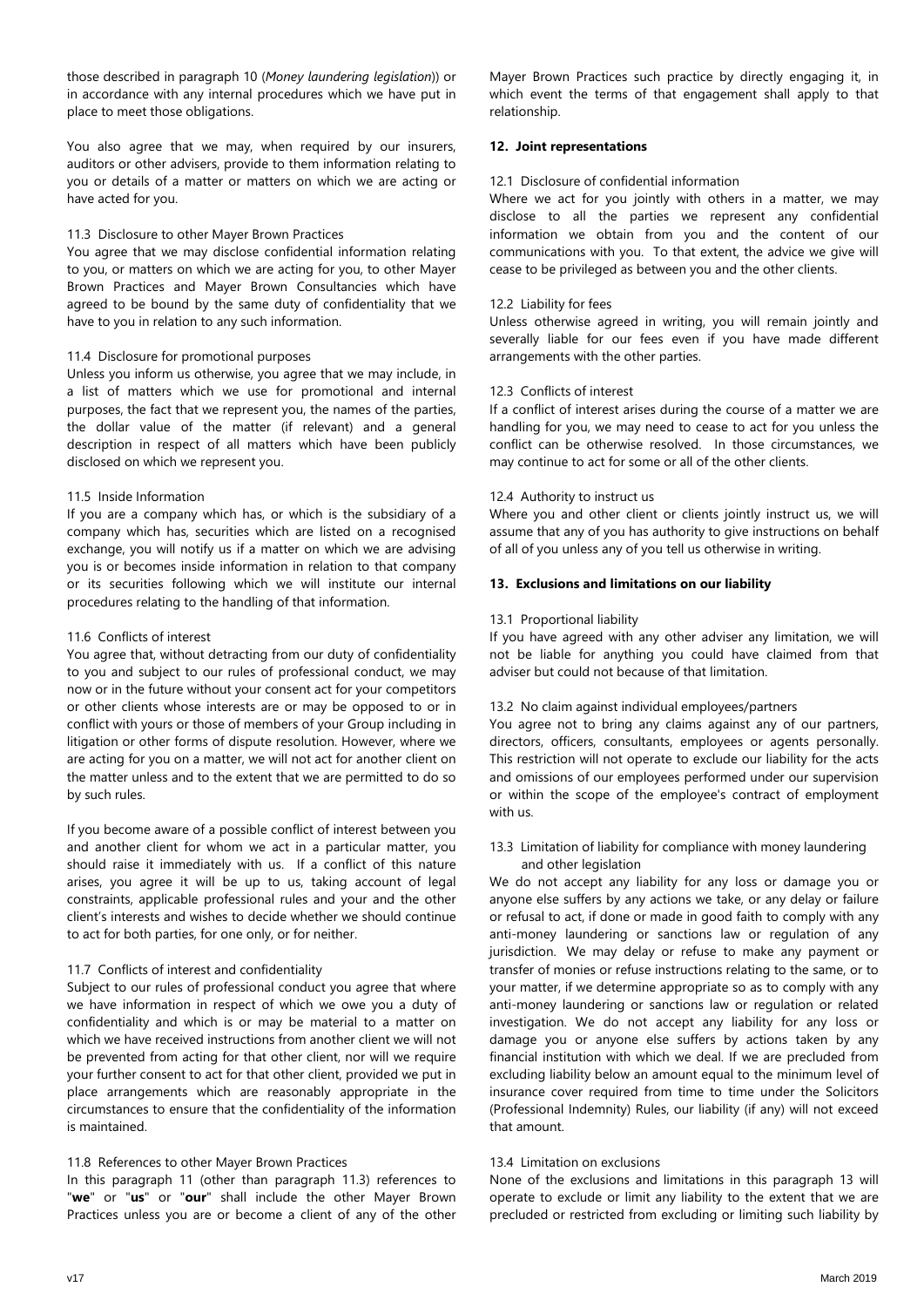## **14. Third Parties**

## 14.1 No third party reliance

The services provided by us to you are solely for your benefit and we accept no responsibility to anyone else. Should you wish to pass any advice we have provided to a third party, we will not accept liability to that third party.

## 14.2 Liability in respect of other parties

If you ask us to introduce other professional consultants to you, we will endeavour to do so. Unless agreed otherwise, you will be responsible for payment of their fees and charges directly. Any advice given by them will be their responsibility direct to you and not ours, and we shall not be liable for any act or omission by them.

## 14.3 Contracts (Rights of Third Parties) Ordinance

Other than paragraphs 13.1, 13.2 and 13.3, no provision of an Engagement Contract is intended to be enforceable pursuant to the Contracts (Rights of Third Parties) Ordinance. Accordingly, other than our employees, consultants or partners wishing to rely on those paragraphs, no third party will have any right to enforce, or rely on, any provision of an Engagement Contract.

## **15. Data**

## 15.1 Use of data

We will process data, including personal data, in accordance with our legitimate business interests in the provision of legal and professional services, compliance with legal and regulatory requirements imposed upon us and in the management of our business. Data may be shared with other Mayer Brown Practices and Mayer Brown Consultancies.

## 15.2 Use of personal data

We are subject to various data protection and data privacy laws in the jurisdictions in which we operate. Individuals whose data we process in Hong Kong have certain rights under the Personal Data (Privacy) Ordinance (Cap.486) to request access to or correction of the personal data we hold about them. Further information, including our data protection inquiries policy, may be found under the Privacy policy on our website. You must make sure that personal data you provide and your instructions to us as regards its use do not breach your obligations under applicable data protection laws and regulations.

## 15.3 Questions about our use of personal data

You may contact the Mayer Brown privacy team with any inquiries by emailing privacy@mayerbrown.com. Individuals whose data we process in Hong Kong may, if they are dissatisfied with the way in which we are handling their personal data, contact the relevant data protection officer, as set out in the Legal Notices section of our website.

# **16. Termination of our relationship**

## 16.1 Your right to terminate

You have the right to end your relationship with us at any time. If you decide to end our relationship, we have the right to exercise a lien over (that is, retain) the deeds, documents, monies and other items held for you until our bills are paid in full.

## 16.2 Our right to terminate

We have the right to end our relationship with you at any time.

Examples of when this may be necessary include:

- if in our opinion a conflict of interest arises
- if any payment due to us, or reasonably required by us on account of fees or expenses, is not made
- if we are unable to obtain full or adequate instructions from you
- if we determine that the relationship of trust and confidence necessary between solicitor and client does not exist or
- if we consider that it would be inappropriate, in the light of our professional rules, for us to continue to act.

## 16.3 Payment of fees on termination

If we or you decide that we will no longer act for you, you will be responsible for our charges and expenses incurred before termination, plus any further charges and expenses for work necessary to transfer our files to another adviser of your choice.

## 16.4 Terms continue to be binding

These terms will continue to be binding on each of us notwithstanding such termination.

## **17. Severance of terms**

If all or any part of an Engagement Contract is or becomes illegal, invalid or unenforceable in any respect, then the remainder of the Engagement Contract will remain valid and enforceable.

## **18. Force majeure**

We will not be liable to you if we are unable to perform our services as a result of any cause beyond our reasonable control. In the event of any such occurrence affecting us we will notify you as soon as reasonably practicable.

## **19. Associated Persons**

In relation to any matter, unless the Engagement Letter expressly states otherwise, you agree to and accept the provisions of the Engagement Contract on your own behalf and as agent for each Associated Person. You confirm that you have or will have authority to retain us on behalf of each Associated Person. You will procure that each Associated Person will act on the basis that they are a party to and are bound by the relevant Engagement Contract. All references in these terms of business (other than in this paragraph 17) and in the Engagement Letter to "**you**" (and derivatives of it) will mean you and each Associated Person.

## **20. Definitions**

In these terms of business and in the Engagement Letter:

"**Authorised Officer**" means any police officer; any member of the Customs and Excise Service and any other person authorised by the Secretary for Justice for the purposes of the Ordinances including any officer of the Joint Financial Intelligence Unit, as stipulated by section 2 of the Drug Trafficking (Recovery of Proceeds) Ordinance (Cap.405) and the Organized and Serious Crimes Ordinance (Cap.455), as well as any member of the Immigration Service and any officer of the Independent Commission Against Corruption, as stipulated by section 2 of the United Nations (Anti-Terrorism Measures) Ordinance (Cap.575);

"**your Group**" means you and your subsidiaries and subsidiary undertakings and any holding company or parent undertaking you may have and all other subsidiaries and subsidiary undertakings of any such holding company or parent undertaking;